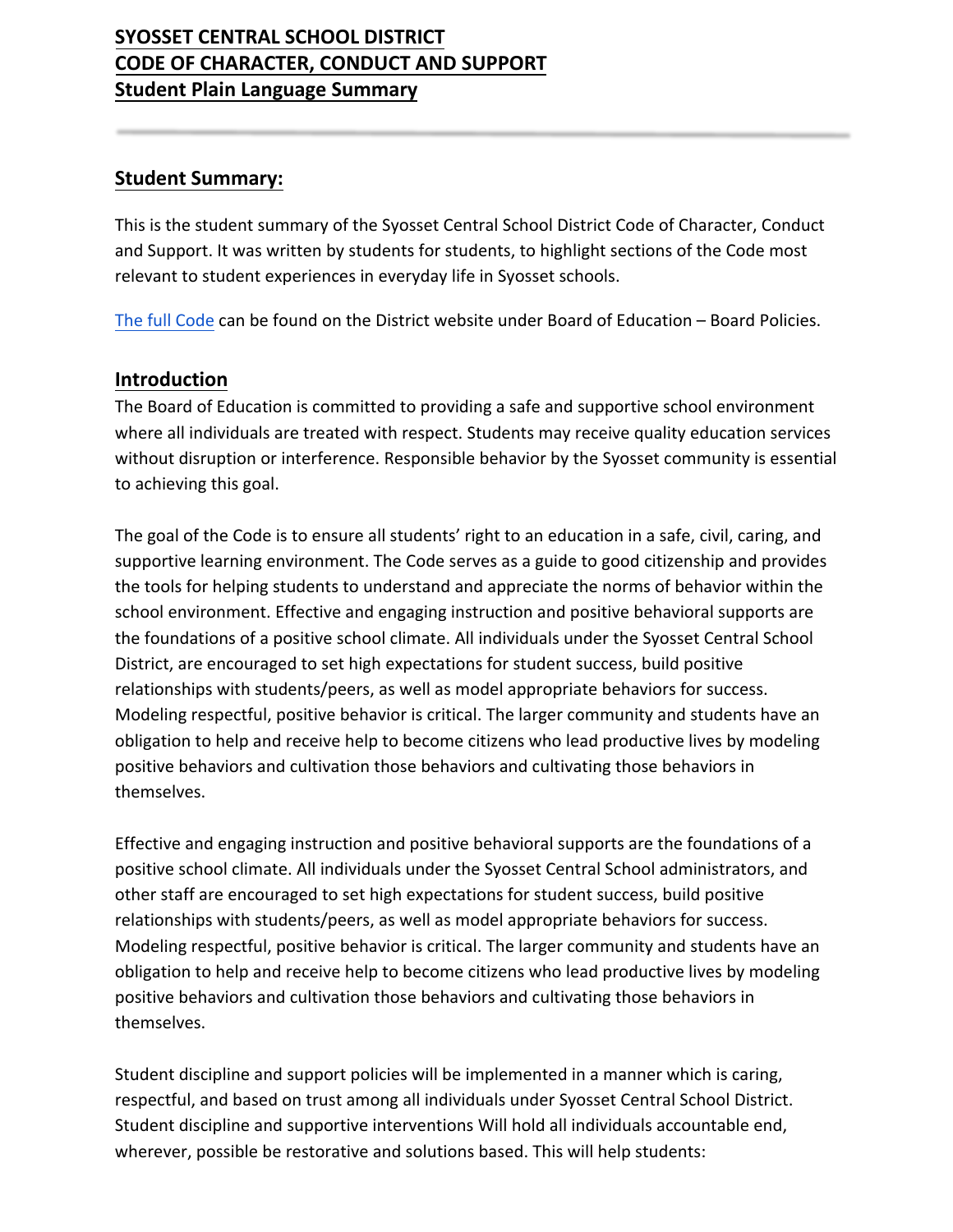- Learn from their mistakes;
- understand why their behavior was unacceptable;
- acknowledge the harm they caused or the negative impact of their actions;
- understand what they could have done differently;
- take responsibility for their actions;
- learn strategies that promote positive interactions; and
- Understand that further consequences and/ or interventions will be implemented if their behavior persists.

### **Core Principles That Guide Character, Conduct and Support**

The school district will foster a community of self-aware, compassionate, critical thinkers who are motivated to pursue their passion and take risks and learn from their mistakes. This will enable students to learn and practice how to:

- Manage their emotions
- Set goals
- Feel and show empathy for others
- Create positive relationships
- Make good choices

The school district has a long-standing set of expectations for conduct on school property and at school functions. These expectations are based on the principles of civility, mutual respect, citizenship, character, tolerance, honesty and integrity.

The Board of Education deems it a priority to clearly define these expectations for acceptable conduct on school property, identify the possible consequences of unacceptable conduct, and to ensure that discipline, when necessary, is administered properly and fairly.

This code applies to all students, School Personnel, parent / persons in Parental relations and other visitors when on school property or attending a school function.

The Code of Character, Conduct and Support has incorporated the Dignity for All Students Act which was created to give students an educational environment free of discrimination, bullying and harassment.

#### **Student Rights**

- Participate in all School District activities on an EQUAL basis regardless of their actual or perceived race, weight, color, national origin, ethnic group, religion, religious practice, gender, sex, sexual orientation or disability.
- Right to seek help when rights have been obstructed, and to reach out for help with an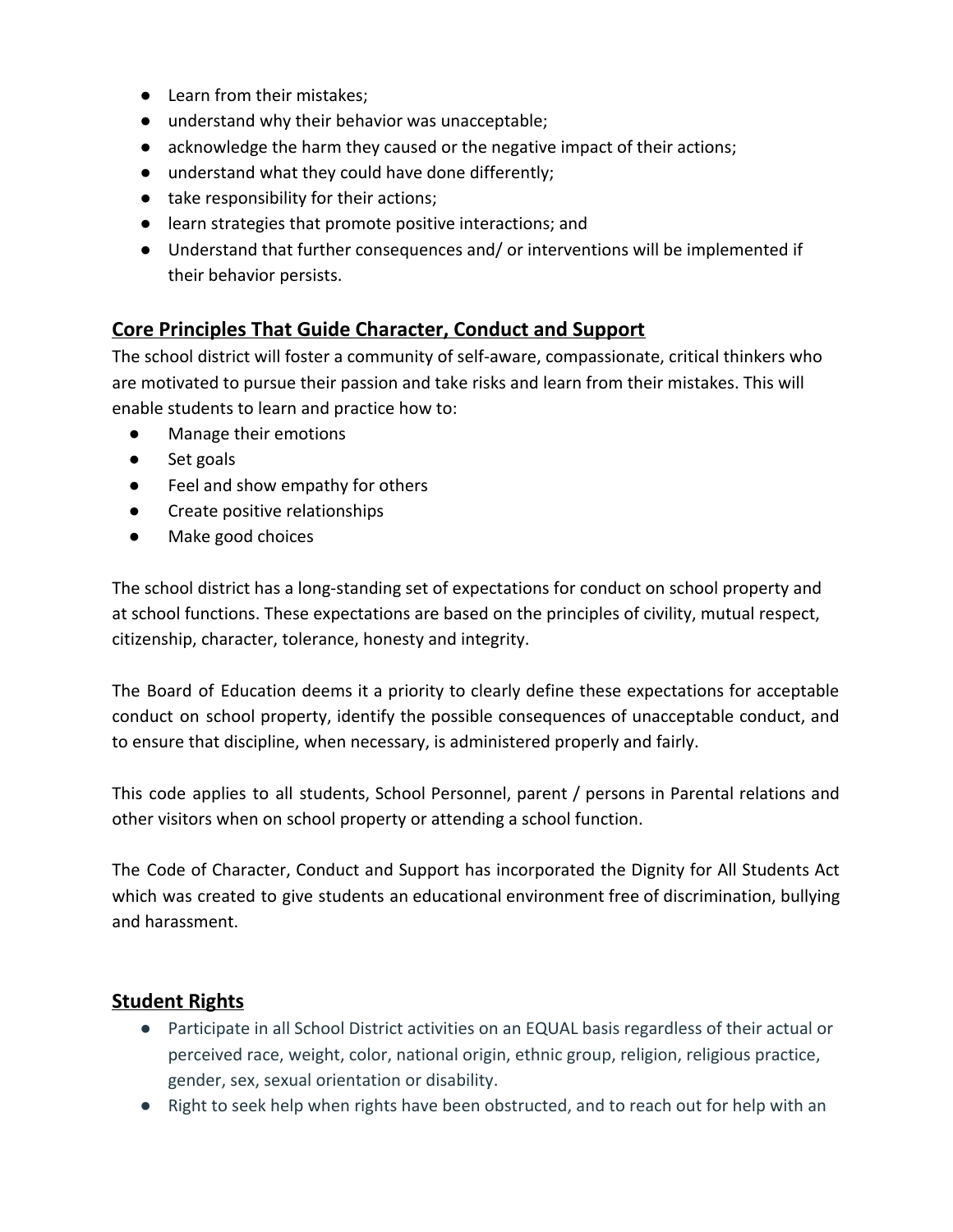appropriate and truthful explanation of their given problem, and for their specific situation's severity to be assessed for further assistance.

- Students have the right to express their opinions as long as it is done in a respectful way, and does not contain hateful or hurtful speech.
- Right to present their truth, and receive consequences based on the situation. (Three Sides to the Story: Victim Perspective, Bully Perspective, & Truth)
- Have access to school policies, regulations and rules, and when necessary, receive an explanation of those rules from a guidance counselor, teacher, administrator, etc.

### **Student Responsibilities**

All School District students have the responsibility to:

- Contribute to maintaining a safe, supportive and orderly school environment that is conducive to learning.
- Show respect to other persons (peers, faculty, staff, etc.), the personal space of other persons, and the property of other persons.
- Actively participate in making the school a community free of violence, intimidation, bullying, harassment, and discrimination.
- Use a polite tone of voice and appropriate body language, listening when others are speaking, and especially maintaining polite manners and maintaining a mutual respect.
- Be familiar, follow, and actively seek education on the School District policies, rules and regulations dealing with student conduct.
- Work to the best of their ability in all academic and extracurricular pursuits and strive toward their highest level of achievement possible, EXCEPT at the expense of the individuals' mental health and well-being.
- Work to develop skills to manage their emotions and reactions and resolve conflict with others, while utilizing the professionals available in the school.
- Seek help from peers, teachers, faculty, and administrators in solving problems.
- Dress appropriately for school and School Functions (refer to dress code, page 12).

# **Student Behavior**

It is expected that all students conduct themselves in a manner that supports the intent of the Code of Character, Conduct and Support; creating a safe and supportive school environment free of discrimination, bullying/cyberbullying and harassment both in school, on the bus, and at after school activities.

Students can learn to assume and accept responsibility for their own behavior, as well as the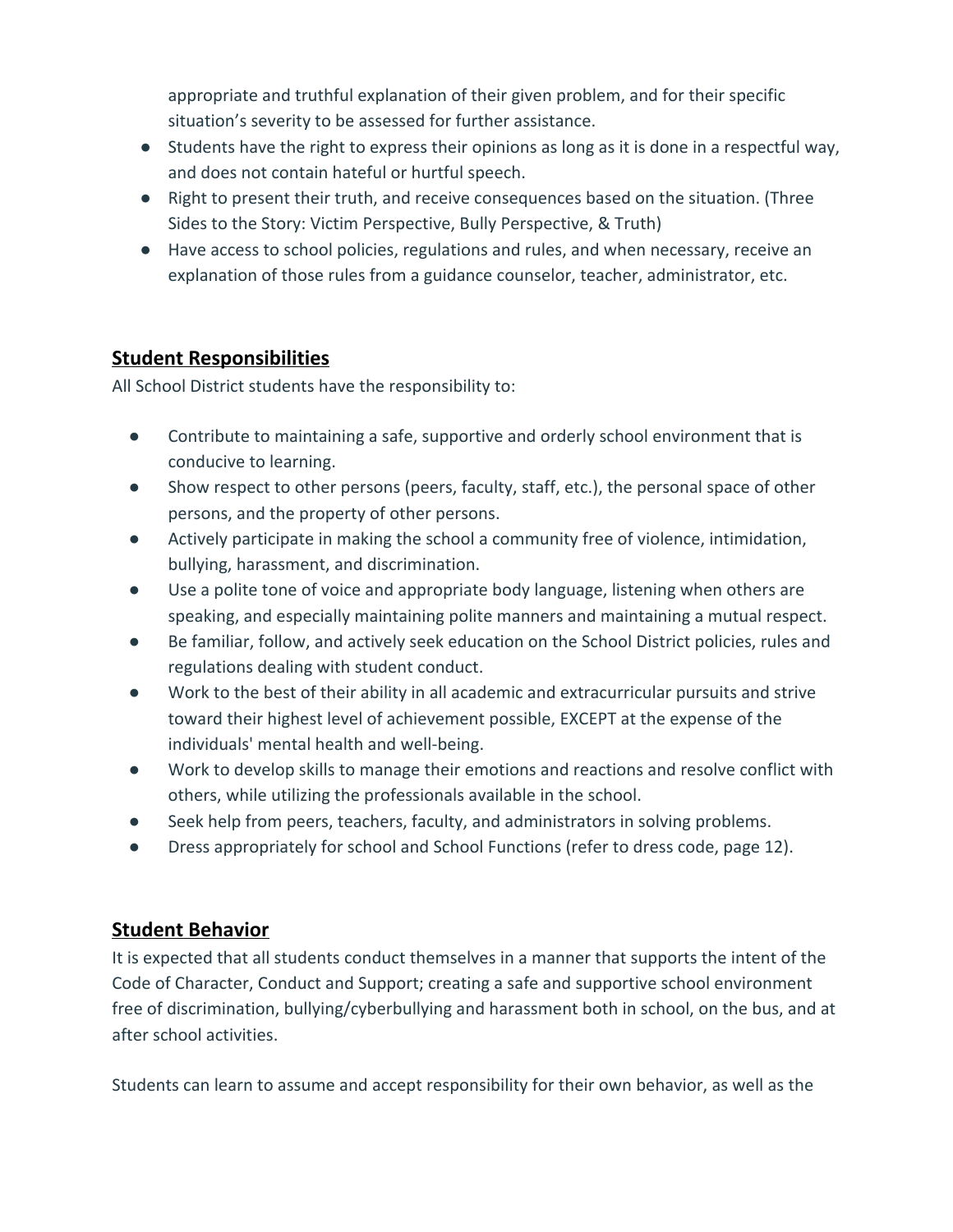consequences of their misbehavior.

Students are expected to comply with the reasonable direction of teachers, support staff, and administrators demonstrate kindness toward each other, and use technology appropriately. Should students fall short of this expectation, consequences will be applied. Students will be asked to reflect on their behavior and identify how to correct behavior in the future. For a full explanation of expected behavior and consequences, consult the full Code of Character, Conduct, and Support.

During the pandemic, all students will be required to wear mask/face coverings. Face coverings are required all times, except for meals and during instruction with appropriate social distancing. During instruction, the District will allow time for brief "mask breaks" for students when they can maintain social distance, such as times when there is six feet between individuals or when seated six feet apart and positioned between desktop barriers. Face coverings may be challenging for students (especially younger students) to wear in all-day settings such as school, so scheduling mask breaks is important. Face coverings will not be placed on:

- Students where such covering would impair their health or mental health, or where such covering would present a challenge, distraction, or obstruction to education services and instruction
- Anyone who has trouble breathing or is unconscious
- Anyone who is incapacitated or otherwise unable to remove the cloth face covering without assistance

The mask policy will be reevaluated on 30-day intervals based on any updates to CDC or NYSDOH guidance.

During the pandemic, all students when attending class in person or virtually, will be required to use a district issued Chromebook with the video camera turned on so that the students face is visible.

# **Selected Definitions**

**Academic Misconduct:** An action or attempted action that may result in creating an unfair academic advantage or disadvantage for anyone in the academic community (students, staff and parents)

**Bus Misconduct:** Behavior by a person or group in which is harmful to the safe operation of the school bus including, but not limited to,

**Discrimination:** Unjust actions against anyone in the academic community on school property